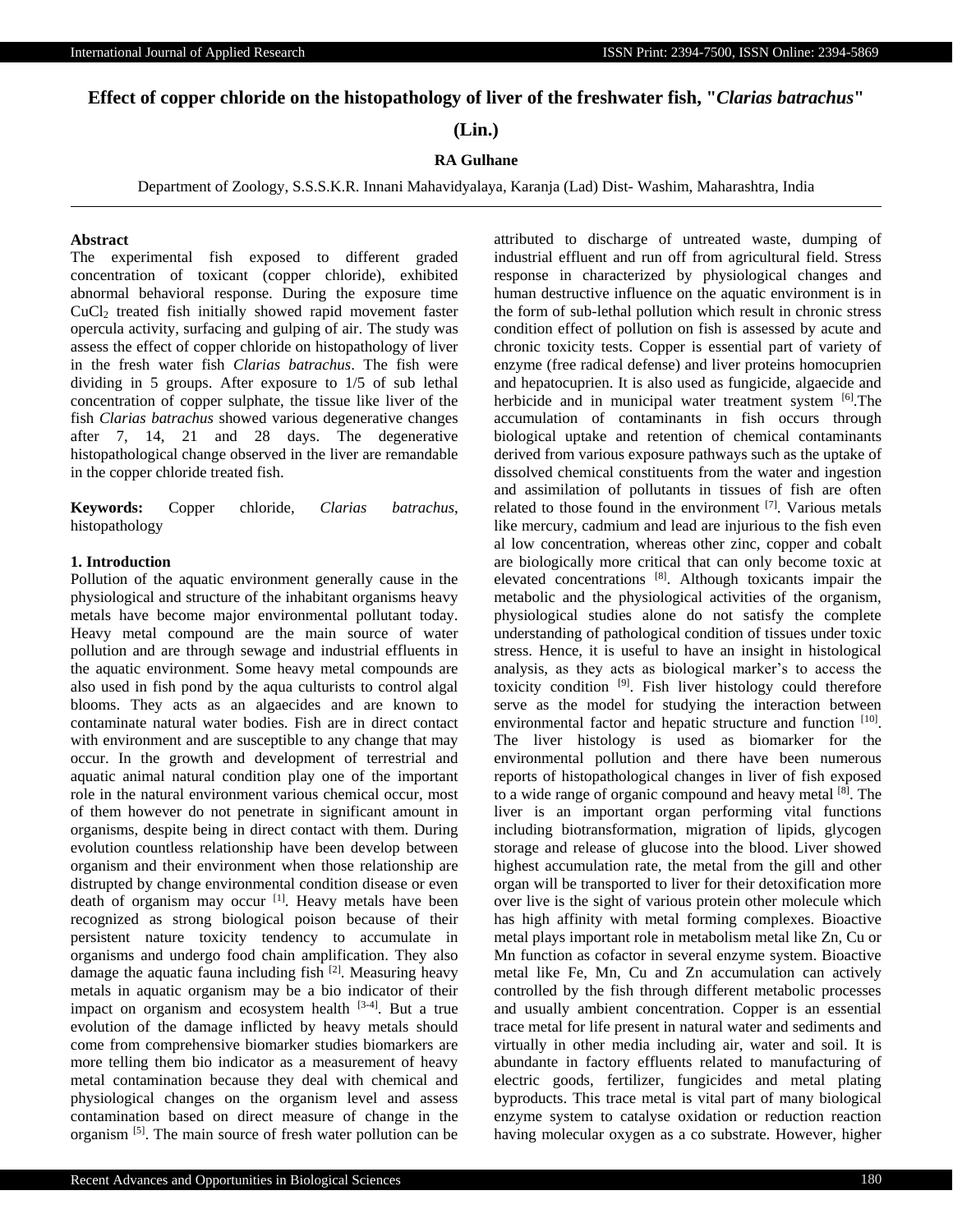concentration of Cu in an aquatic ecosystem would become toxic to organism due to increased product ion of free radicals in the body, tetragenecity and chromosomal aberration.

#### **2. Material and Method**

Live specimens of the fresh water fish, *Clarias batrachus* were selected for the present piece of research work. The fish were obtained for the experimental purpose from the Adan project Taluka–Karanja (Lad) Dist. Washim, M.S. This fish were brought to the laboratory in well oxygenated bags without any injury. They were washed with 1% KMnO<sub>4</sub> solution for 5 minutes for dermal disinfection. The fish were allowed to acclimatize to the laboratory condition before conducting the experiment particularly in the morning hour's fish fed on small pieces of boiled eggs ones in a day. The fishes including males and females weighting between 37 to 83.4 gms and length between 19 to 24 cms were selected for experimental work. They were maintained in separate aquaria containing free aged tap water.

## **2.1 Preparation of experimental aquarium**

96 h Lc<sup>50</sup> and sub-lethal concentration of calcium chloride for the fish *Clarias batrachus* was taken from literature. This was 0.005 mg/lit from 96 h  $Lc_{50}$  value, approximately 5 times less concentration (0.001 mg/L) Used to exposed the fishes for 28 days to study the histological structure of liver. The physiochemical characters of water used were also analyzed by using standard method  $^{[11]}$ . (APHA – 1998) as the heavy metal toxicant was of unknown toxicity. First literature survey was made and then probable concentration was selected. Aqueous solution of calcium chloride ranging from 10-100 ppm was added to glass aquaria containing 40 liter of water to toxicant solution was added drop by drop with constant steering and then acclimatized fishes were transfer into glass aquaria (60 x 30 x 30 cm) containing 40 liter of toxicant treated water. The fish were feed pieces of boiled eggs ones in a day especially in morning hour's observation made for 24 hours from which the different concentration were selected for the full scale experiments, Behavioral changes in the fishes were observed and recorded.

For the above studies acclimatize fishes were divided into 5 groups as below.

**Group 1:** Containing fish in aged tap water which serve as control.

**Group 2:** Fish kept in toxicant water containing 0.001 mg/L  $CuCl<sub>2</sub>$  for 7 days

**Group 3:** Fish kept in toxicant water containing 0.001 mg/L  $CuCl<sub>2</sub>$  for 14 days.

**Group 4:** Fish kept in toxicant water containing 0.001 mg/L CuCl<sub>2</sub> for 21 days.

**Group 5:** Fish kept in toxicant water containing 0.001 mg/L CuCl<sub>2</sub> for 28 days.

The toxicant solution and aged tap water were renewed every day to maintain uniform test concentration throughout the experimental work.

#### **2.2 Histopathological studies**

Fish in each group were tested for histopathological studies of fish liver. The sections were cut at  $5\mu$  thickness and were stained with haematoxylene Eosin (H.E.) stain.

# **3. Result and Discussion**

Histological studies revealed that liver section from control fish show normal histoarchitectrue, characterized by polygonal shaped hepatocyte with granular cytoplasm and centrally placed round nuclei. Hepatocyte arranged in wellorganized hepatic cords and separated by narrow blood sinusoids. After exposure to Sub-lethal concentration Calcium chloride, the tissue like liver of *Clarias batrachus* showed varied degenerative changes observe in the liver remarkable in copper chloride treated fish. (Fig.1)

# **3.1 Effect of sub-lethal concentration of toxicant copper chloride on liver**

In copper chloride toxicant exposed fish, the histopathological changes observed in liver were duration dependent after 7 days copper chloride exposure the hepatocyte showed disruption of regular cordal arrangement and prominent shrinkage hepatic cells (Fig. 2) The nuclei of hepatocyte observed become prominent along with disarray of hepatic cords was noticed after 14 days of exposure to toxicant copper chloride (fig. 3)After 21 days of explosure the hepatocyte become vacuolated and blood coagulation was also observed shrinkage of blood vessels, clumped erythrocytes wildly separate bile canalliculi were noticed several other degenerative changes also occurred due to acute toxic effect of copper chloride, include picnotic nuclei and damaged connective tissue, disorganization of hepatic cells and hepatic cords. Focal necrosis and acute hemorrhage was also prominent (fig. 4)



**Fig 1:** T.S. of Liver of *clarias batrachus* illustraling normal structure.



**Fig 2:** T.S. of Liver illustraling histomorphological changes after exposure of the fish to toxicant Copper chloride for 7 days.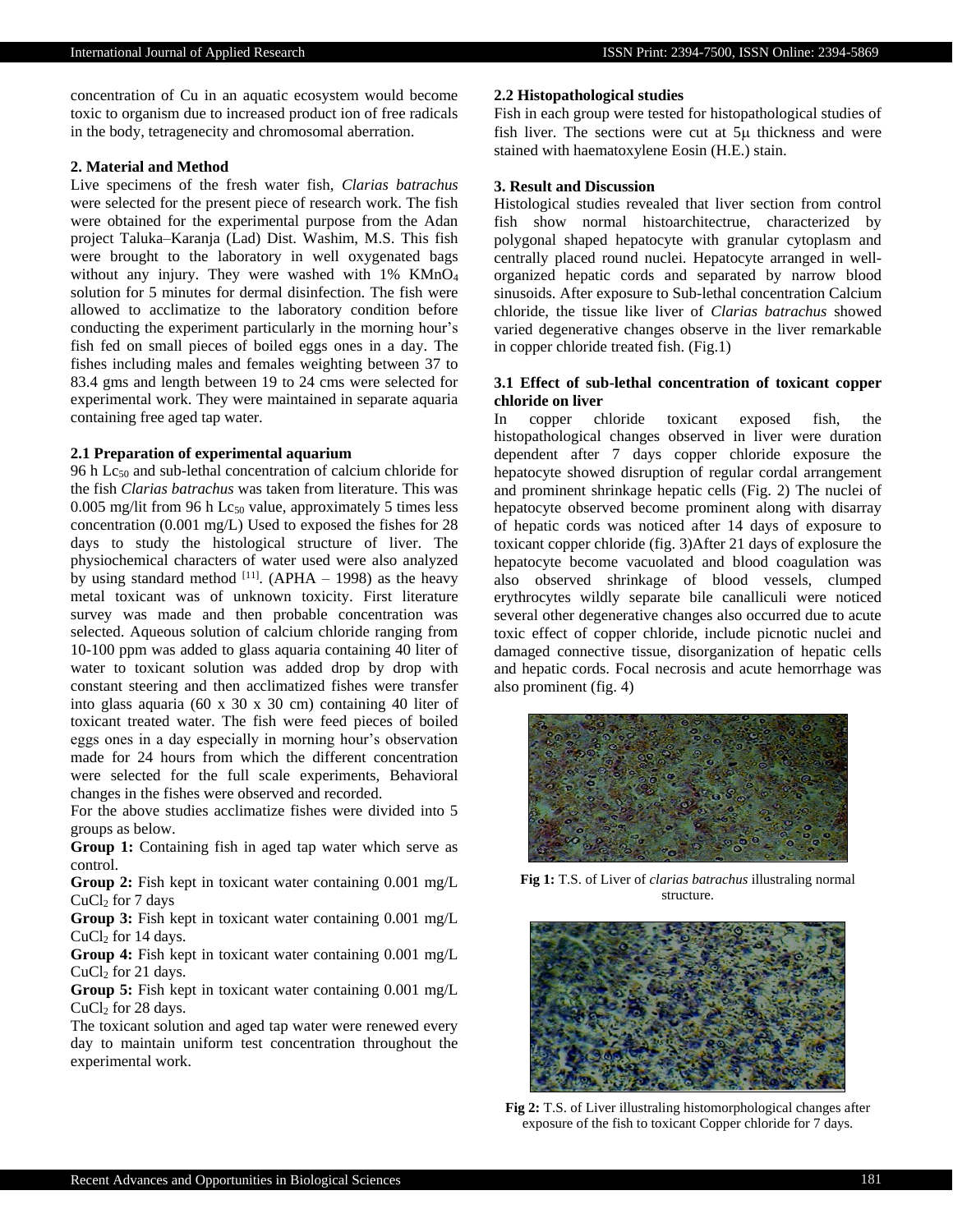

**Fig 3:** T.S. of Liver illustraling histomorphological changes after exposure of the fish to toxicant Copper chloride for 14 days



**Fig 4:** T.S. of Liver illustraling histomorphological changes after exposure of the fish to toxicant Copper chloride for 21 days.



**Fig 5:** T.S. of Liver illustraling histomorphological changes after exposure of the fish to toxicant Copper chloride for 28 days.

Toxic effect of copper chloride after 28 days of exposure the high degree of atrophy was notice in the center of the liver. There was a typical change in the size of hepatocyte and their nuclei were displacing to the periphery. The cell membrane of some cells were ruptured resulting in to fusion between two or more cells and exhibiting binucleate or multinucleate appearance of the cell at many places. The vacuolization and clumping of hepatocytes was prominent hemorrhage in hepatic blood vessels and widening of blood cyanocytes was also noticed. The entire necrotic spongy mass and the liver of whole showed cirrhosis. Other degenerative changes like increase in connective tissue damage that occur in hepatic celss of fish liver which is exposed to Copper chloride toxicant (Fig. 5)In the present study the histopathological lesions were concentration of experimental toxicant up to 28 day's. Histopathological lesion began with hypertrophy of hepatocyte and disorientation of liver cords. After 7 days of exposure the hepatocyte showed disruption of regular hepatic cordal arrangement and shrinkage of hepatocytes. After 14 days of exposure the nuclei of hepatocyte become prominent along with disarray of hepatic cords. After 21 days of exposure the liver of *Clarias batrachus* show hepatocytes

becomes vacuolated and coagulation was also observed several other degenerative changes occurred due to acute toxicity of Copper chloride include picnotic nuclei and damaged connective tissue disorganization of hepatic cell and hepatic cords. After 21 days of exposure the hepatocyte become vacuolated and blood coagulation was also observed shrinkage of blood vessels, clumped erythrocyctes wildly separated bile canalliculi are found. After 28 days of exposure was observed typical changes in the size of hepatocytes and their nuclei were displaced to the periphery. The result of present investigation is in confirmative to the result reported by singh and Bhati by 1994, also reported  $[12]$  that alacholar technical and lasso 50% EC has induced discrete pathological changes in the liver tissues of fish *Channa punctatus*. These changes include degeneration of cytoplasm in hepatocytes, atrophy, formation vacuole repture in blood vessels, necrosis and disappearance of hepatocyte wall and disposition of hepatic cords [8] have reported the exposure to sub-lethal concentration of cadmium chloride dose and duration dependant histopathological alterations in the liver of *Clarias batrachus* the lesions in these vital organ might have resulted in physiological and metabolic disregulations, which further led to behavioral alterations and growth impairment [13] also observed necrosis in liver of copper exposed fish in aspirate amino transferase and analine amino transferase activities were increased due to damaged of liver in the section. These results of present investigation with Copper chloride as toxicant are almost similar to those of above investigator.

# **4. Conclusion**

After exposure to sub-lethal concentration of copper chloride the tissue of liver of fish *Clarias batrachus* shows degenerative changes. The degenerative histopathological changes in the liver were severe and duration dependent. The necrosis observed in the liver after exposure to copper chloride might be due to the liver which bursts open the lysosome, liberating autolytic enzyme which digest the cell producing necrosis. The degenerative changes observed after sub-lethal exposure might result of biomagnifications or degraded forms of heavy metal compounds. The fish survived after 28 days which could be due to the compensatory mechanism played by the endocrine glands their secretion, involving pituitary – internal axis and pituitary liver axis.

# **5. References**

- 1. Chodyniccki A, Ichtopatologia Wnd. Akademii Rolniczej we Wroclawill, 1999, 478.
- 2. Ewa Bruka Jastrzebska Level of microelements (Cu, Zn, Fe) and microelements (Mg, Ca) in freshwater Fish J. Elementol. 2009; 14(3):437-447.
- 3. Kamble GB, Muley DV. Effect of acute exposure of Endosulfan and chlorpyriphos on the biochemical composition of the fresh water fish Sarotherodon Mossambicus. Ind. J. Environ. Sci. 2000; 4(1):97-102.
- 4. Emongore V, Kealot SWE ES, Sankwasa Keikanetswe. Pollution indicators in Gaborone industrial effluents, J AppL. Sci. 2005; (5):147-150.
- 5. Jayantha Rao K, Ch Madhu, Rama Murthy K. Histopathological and histochemical changes under